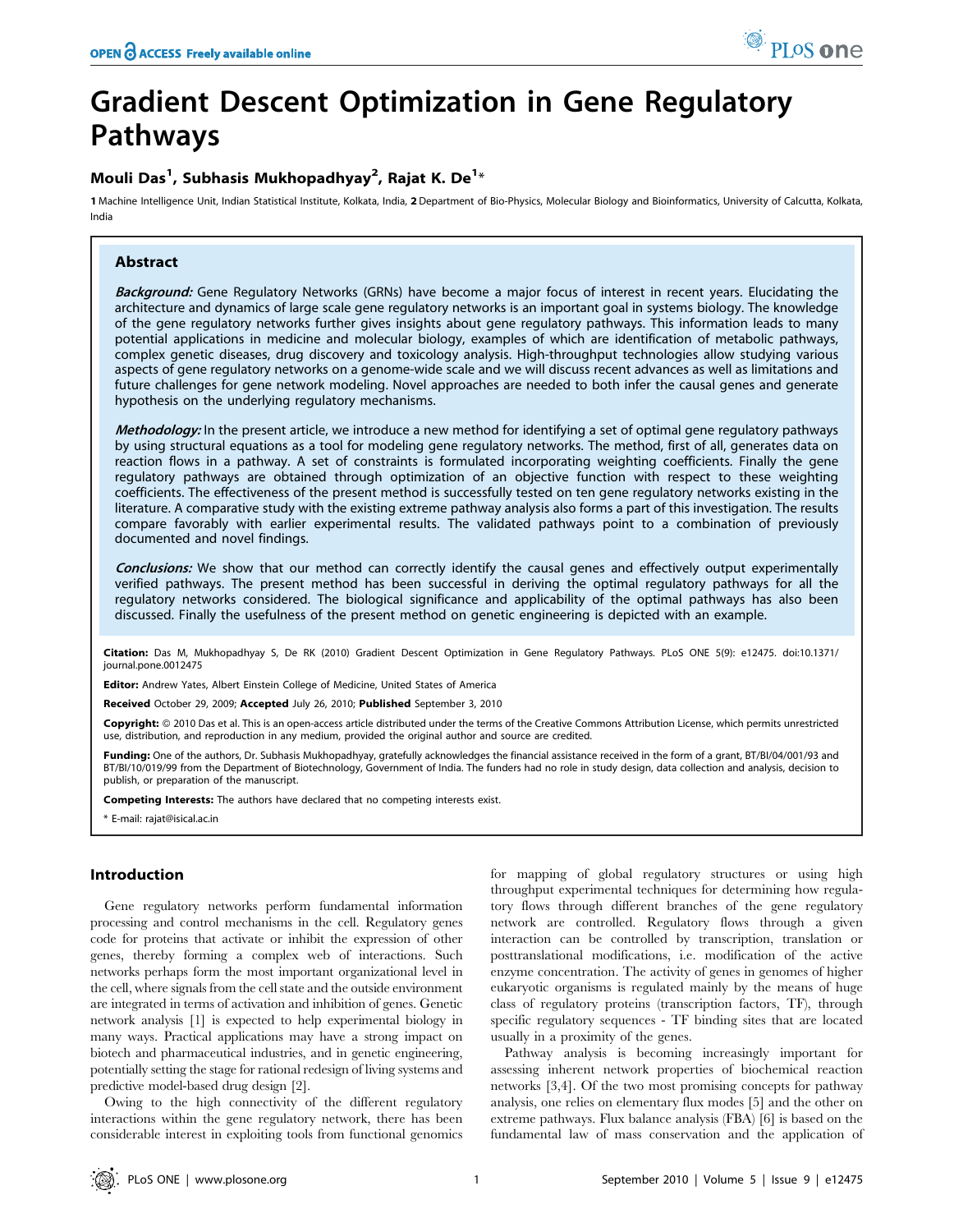optimization principles to determine the optimal distribution of resources within a network. Due to the presence of the inequality constraints on various fluxes, linear algebra can no longer handle such a mathematical system of equalities/inequalities, forcing the use of convex analysis [7,8] to study the properties of the solution space. The mathematical foundations and unique features of these pathways enable one to evaluate pathway/network properties such as product yield, network robustness. Thus elementary modes and extreme pathways play a growing role in the analysis of complex biochemical reaction networks [9].

Flux balance analysis (FBA) has been useful for large scale analysis of metabolic networks, and methods have been developed to extend this approach for transcriptional regulation [10,11]. Here we develop a method incorporating the principle of regularization for identification of an optimal pathway in gene regulatory networks starting from a given gene to a target gene. The method, first of all, generates the possible flow vectors in the pathway. We consider only those flow vectors which, by taking convex combination of the basis vectors spanning the null space of the given node-edge incidence matrix, satisfy the quasi-steady state condition along with other inequality constraints. Then a set of weighting coefficients representing concentration of various transcription factors is incorporated. A set of constraints involving these weighting coefficients is formulated. An objective function, in terms of these weighting coefficients, is formed, and then minimized under regularization method. The weighting coefficients corresponding to a minimum value of the objective function represent an optimal pathway. These optimal pathways determine the gene regulatory routes leading from the transcription of a given gene to the transcription of another gene, and represent the structural and functional properties of the network as a whole. The methodology can be viewed as flow of some information (or some approximation thereof) in a regulatory network, and an optimal path means the pathway where disruption has the largest effect. The effectiveness of the present method is demonstrated on ten gene regulatory networks. The results are compared with those obtained from the existing extreme pathway analysis [12,13]. Results have been validated appropriately from biological point of view.

The exploration of optimal regulatory pathways helps in understanding the extent of regulatory relationships among the

genes. Through this study, it is possible to compare optimal regulatory pathways over various stages of development, and a variety of other cellular phenotypes over diseases [14,15]. Inferring the genes on the optimal regulatory path is challenging and very important in disease studies [16]. These regulatory pathways have been widely found in multiple biological processes and are considered to be one of the most fundamental gene expression regulatory mechanisms in biological systems [17]. This method might be successful in identifying important genes that are responsible for ceratin diseases [18,19]. Genes on the optimal regulatory pathway have immediate and widespread interest as markers for diseases [15]. Precise knowledge of optimal gene regulatory pathways can provide an understanding of the timedependent enhancement and suppression of gene activity and drug effectiveness [20–22].

## Results

Here we demonstrate the effectiveness of the present method using various gene regulatory networks. For this purpose, we consider ten gene regulatory networks as shown in Fig. 1 [13], Fig. 2 [23], Fig. 3 [24], Fig. 4 [25] and Fig. S1 [13], Fig. S2 [26], Figs. S3, S4, S5 [27] and Fig. S6 [28]. The results have been compared with that of the existing extreme pathway analysis [12,13]. Biological validation of the results is also included.

It may be mentioned here that the present method involves a parameter  $\lambda$ , called Lagrange's multiplier or regularizing parameter. We vary the value of  $\lambda$  from 0.1 to 1.0. Initially, we should always give the stress on the maximal expression of the target gene which is our ultimate objective. That is, as it is seen from equation (4), initially  $\lambda$  should be kept small. As we go from  $\lambda = 0.1$  to  $\lambda = 1.0$ , it implies that we are increasing the stress on the constraint, and finally both the amount of yield (z) and the constraint are treated equally. For each value of  $\lambda$ , we minimize the objective function of equation  $(4)$  where z is given by equation (1) to obtain a proper set of values for  $c_i$ 's for which y attains a minimum value. We consider that set of  $c_i$ -values corresponding to  $\lambda$  as the final solution, for which  $\nu$  becomes minimum. Indeed it can be seen that  $\lambda$  can be legitimately be called the regularizing parameter.



Figure 1. Path diagram for apoptotic genetic network. Two optimal regulatory pathways obtained by the present method are shown by bold black arrows, and one extreme regulatory pathway obtained by the extreme pathway analysis is shown by white arrows. doi:10.1371/journal.pone.0012475.g001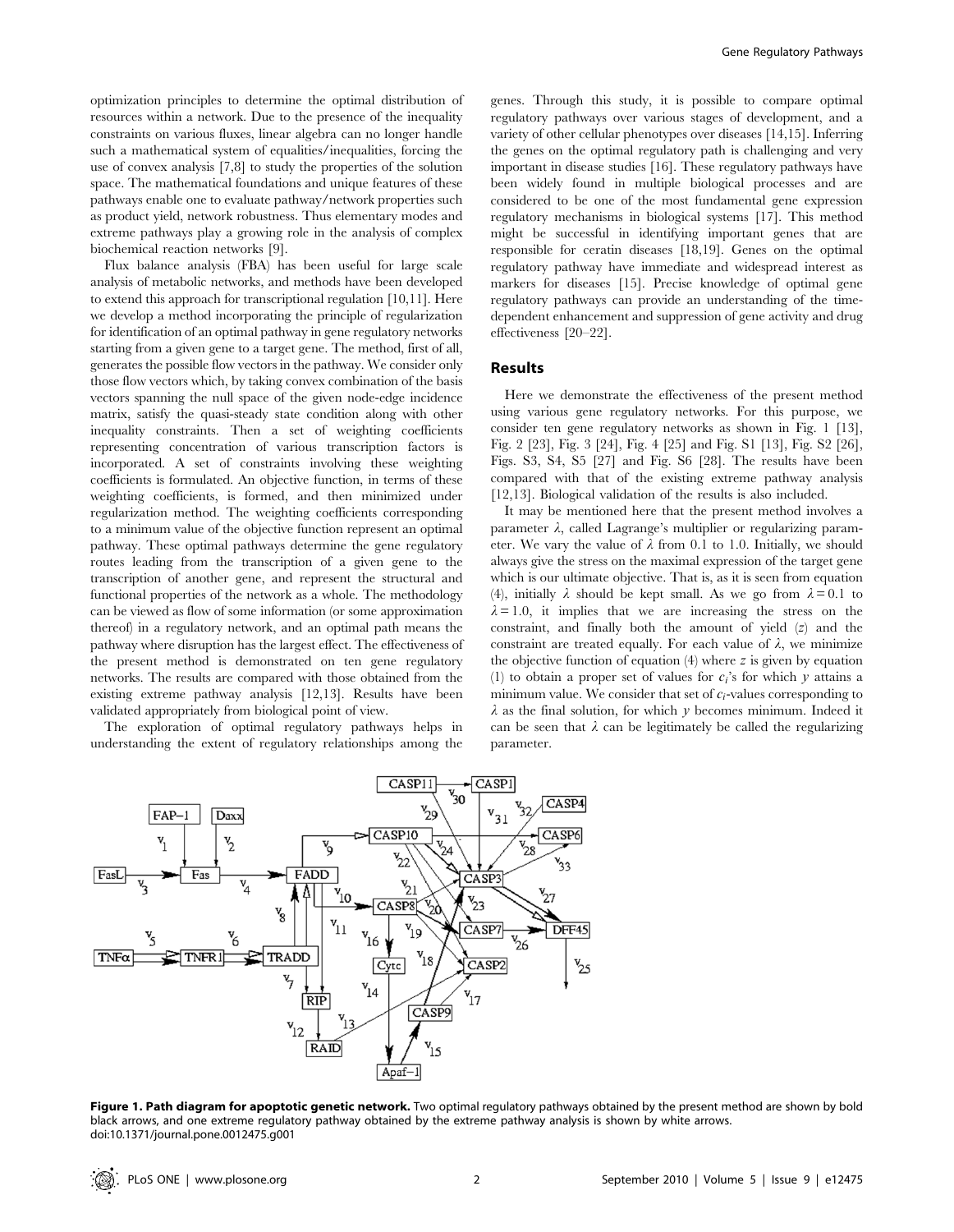

Figure 2. Path diagram for the subnetwork indicating the main interactions between GAD and GABA-receptors during the development of rat cervical spinal cord. The optimal regulatory pathway is shown by bold black arrows and the extreme regulatory pathway is shown by white arrows. doi:10.1371/journal.pone.0012475.g002

The regulatory network can be formulated by representing it as reactions in the stoichiometric matrix and then the integrated network can be analyzed by using extreme pathway analysis. The main difference to this work is that modeling based on the stoichiometric matrix requires a flux through the regulatory network. This approach is valuable for identifying underlying regulatory pathways in a regulatory network. Models such as regulatory FBA attempt to explicitly model regulation by switching



Figure 3. Path diagram for the Th regulatory network that controls the differentiation of Th cells in human. The optimal regulatory pathway is shown by bold black arrows and the extreme regulatory pathway is shown by white arrows. doi:10.1371/journal.pone.0012475.g003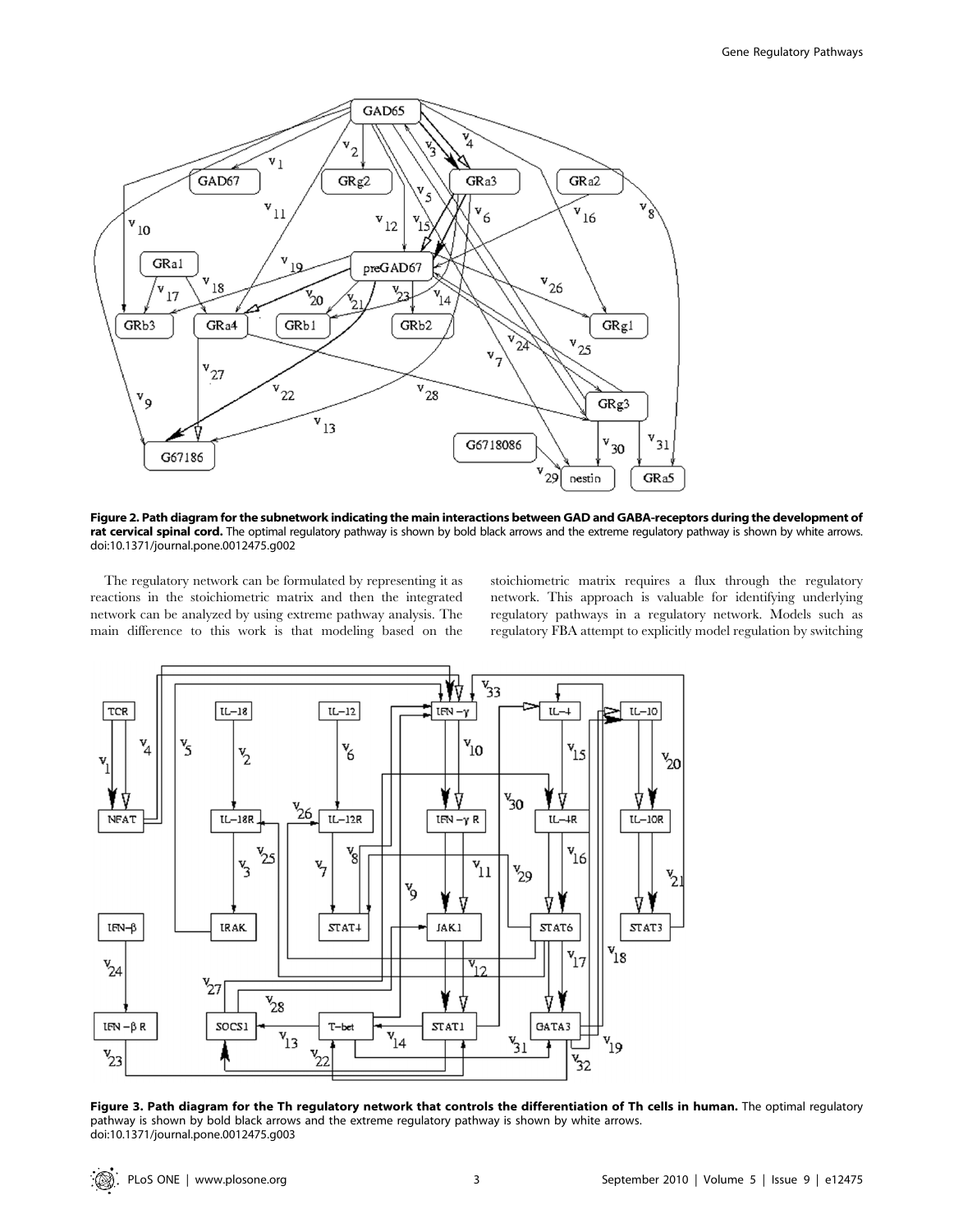

Figure 4. Path diagram for the Th regulatory network that controls the differentiation of Th cells in mouse with feedback. The optimal regulatory pathway is shown by bold black arrows and the extreme regulatory pathway is shown by white arrows. doi:10.1371/journal.pone.0012475.g004

fluxes on and off, based on the experimental data of enzyme expression in various growth conditions.

A complete picture of cellular regulation must take into account metabolic reactions and their interplay with the regulatory layer. Regulated flux balance analysis (rFBA) is a modeling approach that aims to integrate regulation and metabolism. A major problem in using ordinary differential equations (ODEs) for describing biochemical reactions is the scarcity of experimental data on rate constants. rFBA addresses this problem by assuming that the network is in a steady state and therefore that the total concentration of each substance does not change under this assumption, a system of ODEs is transformed into a system of linear equations, and its rates can be obtained by solving a linear programming problem that optimizes a certain objective function. Such optimization problems can be solved efficiently. Further constraints are added to narrow the solution space. For example, the rate constants are restricted according to the catalytic capacities of transcription factors. The method has been successfully used to model large regulatory networks covering the near complete regulation of several species.

A major difficulty of modeling regulatory networks is the contextspecific nature of gene regulation. The total space of possible transcriptional regulatory interactions for an organism is the number of transcription factors multiplied by the number of genes multiplied by the number of environmental contexts in which the cell might find itself.

Here we have explored a framework for modeling transcriptional regulatory networks in which experimental design and validation are central features. This framework is based on computational analysis suggesting a high-throughput strategy for mapping gene-regulatory pathways.

#### Apoptotic Genetic network

The genetic network in Fig. 1 represents a part of apoptosis regulation [13]. Apoptosis is one of the main types of programmed cell death, which involves a series of biochemical events leading to specific cell morphology, characteristics and ultimately death of cells. A family of proteins known as caspases is activated in the early stages of apoptosis [29]. Induction of apoptosis via death receptors typically results in the activation of an initiator caspase such as CASP 8 or CASP 10. These caspases can then activate other caspases in a cascade. This cascade eventually leads to the activation of the effector caspases, such as CASP 3 and CASP 6. These caspases are responsible for the cleavage of the key cellular proteins, such as cytoskeletal proteins, that leads to the typical morphological changes observed in cells undergoing apoptosis. There are 23 genes, 33 internal flows and no external flows present in Fig. 1.

The starting genes are  $F \, as \, L$  and  $T \, N \, F \alpha$ , and the target gene is DFF45 (Fig. 1). Here z is defined as  $z = c_{26}v_{26} + c_{27}v_{27} - c_{25}v_{25}$ . Following the method described in Section Method, we have obtained the 2 optimal regulatory pathways as  $p_1 : v_3 \rightarrow v_4 \rightarrow v_{10} \rightarrow v_{20} \rightarrow v_{26}$ ,  $p_2 : v_5 \rightarrow v_6 \rightarrow v_8 \rightarrow v_{10} \rightarrow v_{16} \rightarrow v_{14} \rightarrow v_{15} \rightarrow v_{18} \rightarrow v_{27}$  as shown by bold black arrows. These are the two major experimentally confirmed pathways (extrinsic and intrinsic apoptosis pathways)  $p_1$  and  $p_2$  [30] through which apoptosis can be triggered in a cell. The extreme regulatory pathway obtained by the extreme pathway analysis is different from that obtained by the proposed method and is as follows  $v_5 \rightarrow v_6 \rightarrow v_8 \rightarrow v_9 \rightarrow v_{24} \rightarrow v_{27}$  as shown by white arrows.

Table S1 shows a few pathways from the starting gene to the target gene along with  $c$ -values and the average amount  $(z)$  of the protein synthesized by the target gene  $DFF45$ . Since, we have generated a set of flow vectors, we have considered average of these vectors to compute the average amount of the protein synthesized (z). For example, the pathways  $p_1$  and  $p_2$  corresponding to serial number 4 and 5 in Table S1 yield the highest average z, and hence these are the optimal regulatory pathways. It can be inferred from Table S1 that the corresponding  $c$ -values for the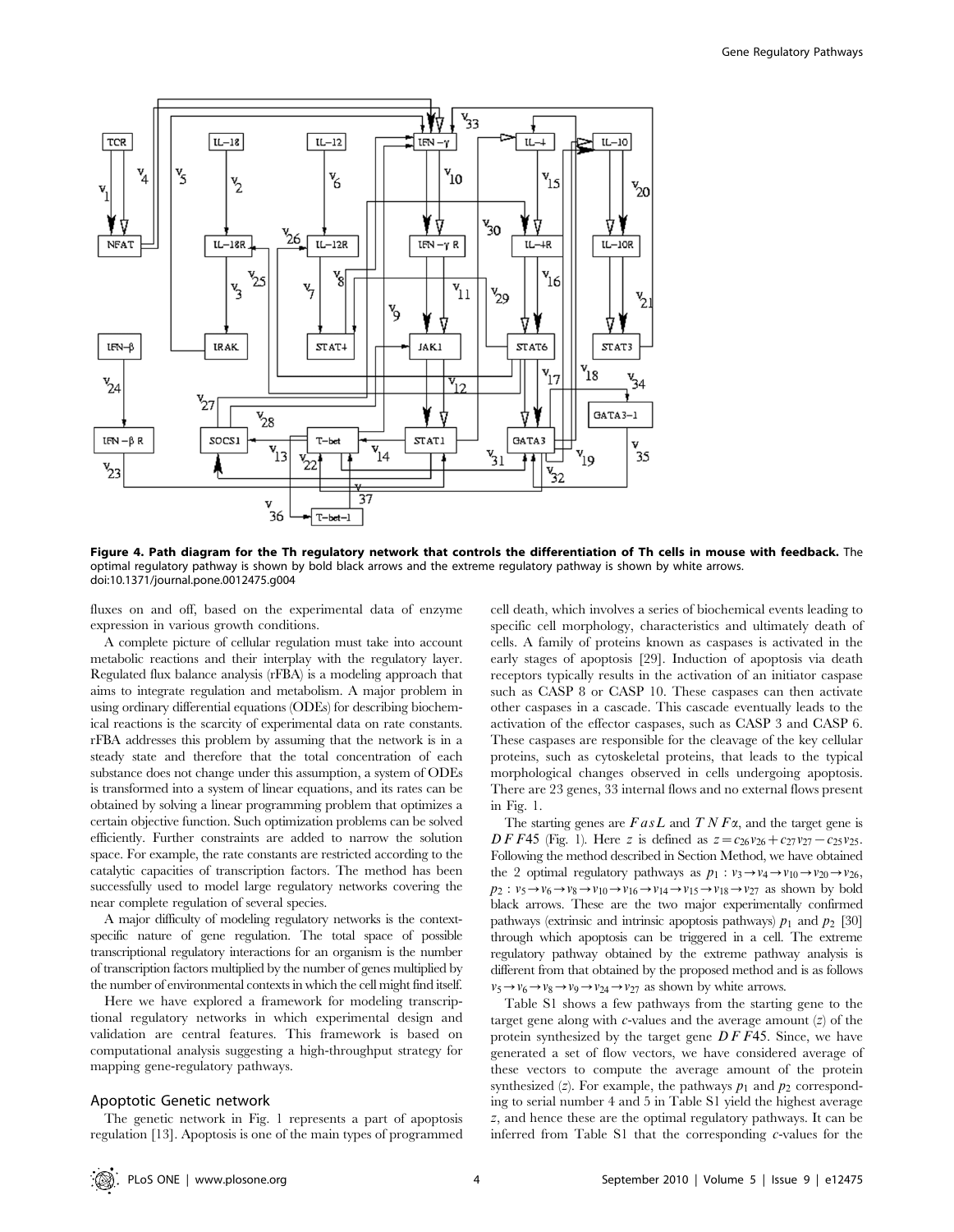pathways  $p_1$  and  $p_2$  are larger compared to the other c-values of other pathways. Thus it can be inferred from the c-values and the z-values that the present method is able to correctly identify the optimal gene regulatory pathways.

We have varied the upper bound of the flow values to show the variation of transcription factors  $(c$ -value) and the amount  $(z)$  of the protein synthesized by the target gene. The results are provided in Table S2 for some high and low upper bounds. It is clear from Table S2 that z-value, as expected, decreases with the decrease in upper bound. In all the cases, we have found the same optimal path although absolute  $c$ -values differ. This shows the consistency of the present method in determining optimal gene regulatory paths.

## Genetic network for the development of rat cervical spinal cord

Fig. 2 is a genetic network connecting 65 mRNA species during the development of rat cervical spinal cord. The figure represents the interaction of GAD (glutamic acid decarboxylase) and GABA- $R$  (*v*-amino butyric acid receptors). In a rat, two forms of GAD exist, GAD65 and GAD67, as shown in Fig. 2. GABA, synthesized from glutamate by GAD, is a well-known fast-acting synaptic transmitter in the mature CNS [23]. However, it is also thought to play an important role in CNS differentiation during early CNS development.

In Fig. 2, the starting gene is  $GAD65$  and the target gene is G67186. There are 17 genes and 31 interactions in the network. The expression for z is given by  $z = c_9v_9 + c_{13}v_{13} + c_{22}v_{22} + c_{27}v_{27}$ . Here an optimal pathway has been found to be  $p_1 : v_3 \rightarrow v_{15} \rightarrow v_{22}$  as shown by bold black arrows. The extreme regulatory pathway obtained by the extreme pathway analysis is different from that obtained by the present method and is as follows  $v_3 \rightarrow v_{15} \rightarrow v_{20} \rightarrow v_{27}$ as shown by white arrows.

#### Th regulatory network of human

Fig. 3 represents the Th regulatory network that controls the differentiation of T-helper (Th) cells. Here the starting gene is  $TCR$ and the target gene is ST AT3. The immune system of our body contains diverse cell populations such as antigen presenting cells, natural killer cells, B and T lymphocytes. T lymphocytes are classified as either T helper cells (Th) or T cytotoxic cells (Tc). T helper cells take part in cell and antibody-mediated immune responses by secreting various cytokines, and they are further sub-divided into precursor Th0 cells, and effector Th1 and Th2 cells, depending on the array of cytokines that they secrete [31]. The network that controls the differentiation from Th0 towards the Th1 or Th2 phenotypes is a complex network [25]. Here we have used an updated version of the Th network in human where there is no feedback loop. There are 33 reactions and 23 genes in the network. Here we have  $z=$  $c_{21}v_{21}-c_{33}v_{33}$ . An optimal pathway obtained by the present method is  $v_1 \rightarrow v_4 \rightarrow v_{10} \rightarrow v_{11} \rightarrow v_{12} \rightarrow v_{22} \rightarrow v_{27} \rightarrow v_{16} \rightarrow v_{17} \rightarrow v_{19} \rightarrow v_{20} \rightarrow v_{21}$  as shown by bold black arrows. The extreme regulatory pathway obtained by the extreme pathway analysis is different from that obtained by the present method and is as follows  $v_1 \rightarrow$  $v_4 \rightarrow v_{10} \rightarrow v_{11} \rightarrow v_{12} \rightarrow v_{30} \rightarrow v_{15} \rightarrow v_{16} \rightarrow v_{17} \rightarrow v_{19} \rightarrow v_{20} \rightarrow v_{21}$  as shown by white arrows.

## Regulatory networks with feedback: Th regulatory network of mouse

The genes GATA3 and T-bet in the Th regulatory network of mouse (Fig. 4) as considered by Mendoza in [25] include a selfactivation loop. In order to incorporate these feedback loops in our methodology, we have considered two hypothetical nodes

GATA3-1 and T-bet-1 analogous to the nodes corresponding to the genes GATA3 and T-bet. Thus the order of the node-edge incidence matrix becomes  $(m+2) \times (n+4)$ , where m is the number of genes and  $n$  is the number of regulatory interactions. The optimal regulatory pathway obtained by our method after incorporating these two hypothetical genes remains the same as in the case of Fig. 3. This is due to the fact that  $c$ -values corresponding to the edges connecting actual and hypothetical nodes are found to be small compared to that of the other edges. The extreme regulatory pathway also remains the same as before.

#### Biological relevance and validation

Here we provide relevance and validation of the results from biological point of view. For this purpose, we have searched the literature, and validation of the results is made based on the results obtained by earlier investigations.

#### Apoptotic Genetic network

Apoptosis is a complex process that proceeds through at least two main pathways (extrinsic and intrinsic), each of which can be regulated at multiple levels. The extrinsic pathway consists of cell surface receptors, their inhibitory counterparts and their associated cytoplasmic proteins. The intrinsic pathway centers on the mitochondria, which contain key apoptogenic factors such as cytochrome c, AIF, SMAC/DIABLO, Htra2/Omi and endoG.

In the case of apoptotic genetic network, the biological significance of the two major experimentally confirmed pathways (extrinsic and intrinsic apoptosis pathways)  $p_1$  and  $p_2$  [30] as obtained by the present method in Fig. 1 is described here. The pathway  $p_1$  has FasL as the initial gene and DFF45 as the target gene. There are three paths emerging from the intermediate gene FADD. The path involving the flows  $v_9$  to  $v_{28}$  is not followed as it does not lead to the target gene DFF45. There are three paths emerging from the intermediate gene CASP10. The path involving  $v_{22}$  is not followed as it does not yield the target gene. Though the other two paths involving  $v_{23}$  and  $v_{24}$  yields the target gene but they are not followed. The other path from FADD through  $v_{11}$  is not followed as it leads to the formation of the gene CASP2 which is not the desired target gene. The occurrence of the gene FADD has been observed in [32–34]. The optimal regulatory path leads from FADD to CASP8 whose occurrence has been demonstrated in [35]. There are four paths emerging from the intermediate gene CASP8. The path through  $v_{19}$  is not followed as it does not yield the target gene. We reach the target gene through the flow  $v_{20}$ . The existance of the path through  $v_{20}$  and  $v_{26}$  to yield the target gene is established in [36,37] in contrary to the other two paths through  $v_{16}$  and  $v_{21}$ . Moreover, the path through  $v_{21}$  yielding CASP3 as the intermediate gene cannot be followed and has been explained in [38]. The extrinsic apoptotic pathway  $p_1$  as derived by the regularization method has been observed in [39–42].

The pathway  $p_2$  has TNF $\alpha$  as the initial gene and DFF45 as the target gene. After reaching the intermediate gene TRADD the path divides into two branches. The occurrence of the gene TRADD in the apoptotic path has been observed in [43]. The path through  $v_7$  is not followed as it ultimately terminates to the gene CASP2 which is not the desired target gene DFF45. The path through  $v_8$  is followed. From the intermediate gene FADD, three paths emerge of which the path through  $v_{10}$  is followed till we reach the intermediate gene CASP8. It has already been explained in the previous paragraph that the other two paths through  $v_9$  and  $v_{11}$  are not followed. There are four paths emerging from CASP8. The path through  $v_{16}$  yielding Cytc, Apaf-1 and CASP9 is followed. From CASP9 the path through  $v_{17}$  is not followed as it terminates to the gene CASP2, which is not the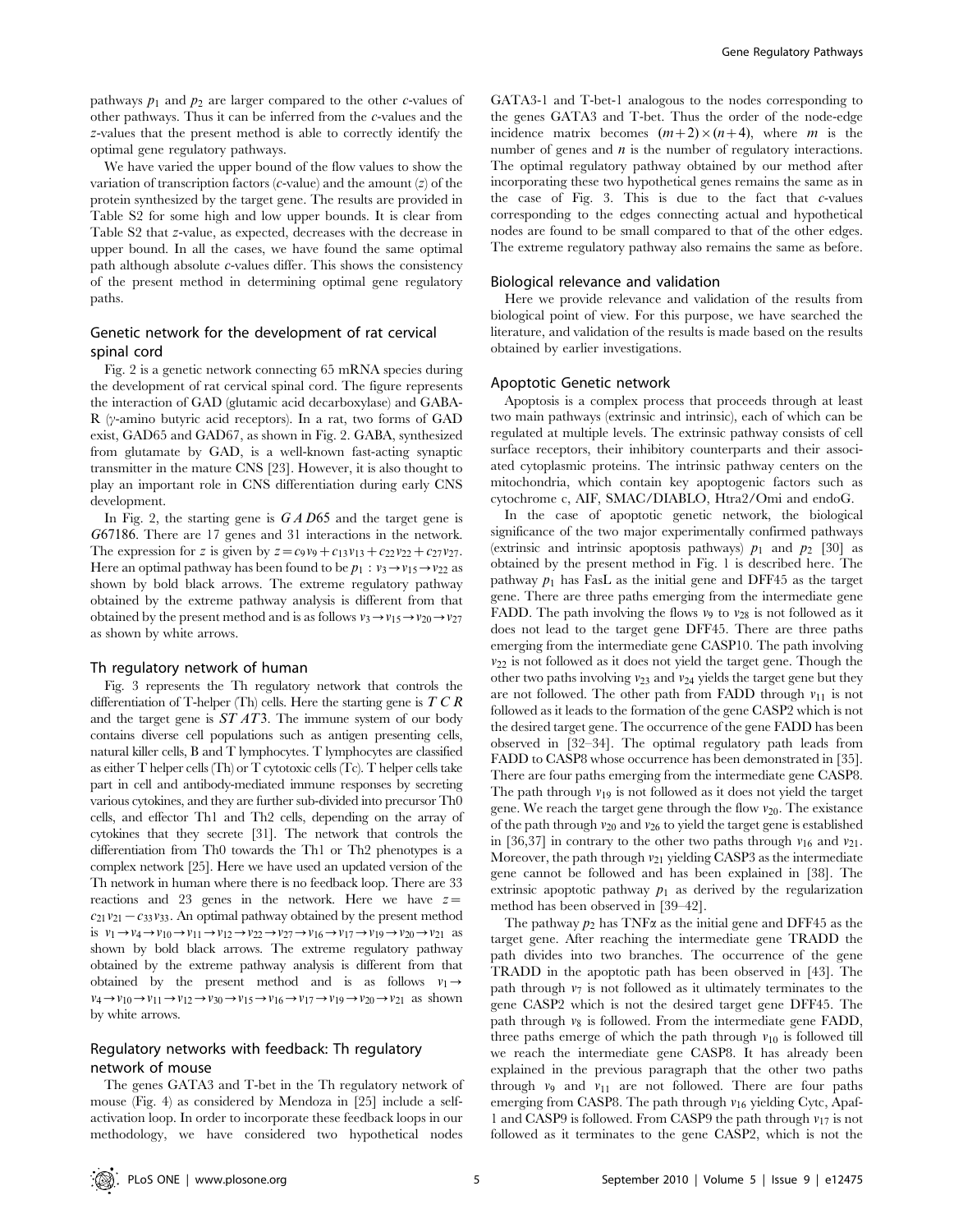desired target gene. So the path through  $v_{18}$  yielding CASP3 as the intermediate gene is followed. From CASP3, the path through  $v_{33}$ is not followed as it terminates to the gene CASP6, which is not the target gene. So the path through  $v_{27}$  yielding DFF45 as the target gene is followed. Of the remaining three paths from CASP8, the path through  $v_{19}$  is not followed as it terminates to the gene CASP2 that is not the desired target. The path through  $v_{21}$ yielding CASP3 as the intermediate gene cannot occur biologically and has been explained in the previous paragraph. The path through  $v_{20}$  yielding CASP7 as the intermediate gene is a subpath of the extrinsic pathway. The intrinsic apoptotic pathway  $p_2$  as derived by the present method has been observed in [40,41].

Starting from the gene TNFa, both the extreme pathway analysis and the present method follow the same path till they arrive at the intermediate gene FADD. The existance of the optimal pathway through the genes TNFa, TNFR1, TRADD and FADD has been observed in [44–46]. From FADD, the path obtained by our present method coincides with the intrinsic and the extrinsic pathway and not the path obtained by extreme pathway analysis. The intrinsic path that leads from FADD to the target gene DFF45 through the intermediate path as obtained by the present method can be found in [47–49].

The acquired biological knowledge of the apoptosis regulatory network can be translated into mathematical models, in particular focusing on the regulatory events. Two distinct modeling approaches i) Modeling by deterministic ODEs and ii) stochastic CA-based (cellular automation) models that determines regulatory pathways from experiments exist in the literature. The pathways obtained by our method coincide with those pathways determined by both ODE and CA-based models for the apoptosis regulatory network [50].

## Genetic network for the development of rat cervical spinal cord

In Fig. 2, there are 11 paths emerging from the starting gene GAD65 of the genetic network for the development of rat cervical spinal cord. The paths through  $v_1$ ,  $v_2$  and  $v_{10}$  are not followed as they terminate to the intermediate genes GAD67, GRg2 and GRb3 respectively, which are not the desired targets. The paths through  $v_8$  and  $v_9$  do not lead to the optimal path. The path following  $v_{11}$  terminates to the intermediate gene GRa4. From GRa4, we can reach the target gene G67186 through  $v_{27}$  but this path is not followed. The other path through  $v_{28}$  from GRa4 is not followed as it terminates to another intermediate gene GRg3 that is not the required target. Another path through  $v_{12}$  reaches the intermediate gene preGAD67. From preGAD67, the paths leading through  $v_1$ ,  $v_2$ ,  $v_2$ ,  $v_2$ ,  $v_2$  and  $v_2$  are not followed as they terminate to some intermediary genes and are not the target gene. The path through  $v_{20}$  from preGAD67 ultimately leads to the target gene by the flow  $v_{27}$  but is not followed. The path through  $v_{22}$  does not lead to the optimal path. The paths through  $v_{15}$ ,  $v_5$ and  $v_4$  do not reach the desired target and hence are not the optimal paths. The path leading through  $v_3$  is followed till we reach the intermediate gene GRa3. Of the 3 paths emerging from GRa3, the paths through  $v_{14}$  ends up at an intermediate gene GRb1 and the other path through  $v_{13}$  is not the optimal path. So the only remaining path from GRa3 through  $v_{15}$  is followed which ultimately leads to the target gene G67186 by the flow  $v_{22}$ , and this sequence of steps forms the desired optimal regulatory pathway. The importance of the starting gene GAD65 and the intermediate gene GRa3 in the optimal regulatory pathway has been observed in [51,52]. The pathway obtained by the present method follows [53], in contrary to the path obtained by the extreme pathway analysis.

#### Th regulatory network

The Th regulatory network in Fig. 3 has TCR as the starting gene and STAT3 as the target gene. The biological significance of the path that we have derived by our algorithm is described here. The path follows from TCR through NFAT, IFN- $\gamma$ , IFN- $\gamma$ R, JAK1 till we reach the intermediate gene STAT1. The path gets divided into three branches at the intermediate gene STAT1. The path through  $v_{14}$  is not followed as the path from another intermediate gene SOCS1 through v<sup>28</sup> follows a self loop. So the path through  $v_{22}$  is followed through SOCS1, IL-4R, STAT6, which is the same as obtained from our method till we arrive at another intermediate gene GATA3. There are three paths emerging from GATA3. The paths through  $v_{18}$  and  $v_{32}$  are not followed as they end up in a loop structure. So the path through  $v_{19}$  is followed to reach the target gene which is the same as obtained from our present method and is found in [54,55].

Selective activation of T helper (Th) cell subsets plays an important role in the pathogenesis of human allergy and inflammatory diseases. Dissecting pathways and regulatory networks leading to the development of Th1 or Th2 cells will be crucial to understand the pathogenesis of allergy and inflammatory diseases. Improved understanding may lead to better strategies for developing diagnostics and effective therapies for these diseases. The recent results have led to novel hypotheses on the transcription factors involved in human Th cell differentiation. Effort has been given at elucidating the function of the novel genes and pathways identified from literature with primary human CD4+ T cells. Detailed analysis of upstream T cell Receptor (TCR)/key cytokine receptor induced regualtory pathways includes repeated rounds of mathematical modelling and experimental verification. The signalling and transcriptional protein complexes are analyzed with mass spectrometry and cell imaging techniques to build a model of T cell activation and differentiation.

## Prostate genetic network, Multiple-myeloma (MM) tissue genetic network and SOS genetic network

The target gene CAV1 on the optimal regulatory path in Fig. S3 (in the Prostate genetic network in Text S1) was involved in breast cancer [56] and ovarian carcinoma [57]. It was reported that the gene DF on the optimal regulatory path in Fig. S5 (in the (MM) tissue genetic network in Text S1) was a novel serine protease [58] and was involved in myeloid cell differentiation [59]. The gene AX1 on the optimal regulatory path was a tyrosine kinase receptor and was recently found down regulated in mature bone marrow-derived dendritic cells [60].

The SOS pathway in Fig. S6 (in the SOS genetic network in Text S1), which regulates cell survival and repair after DNA damage, involves the lexA and recA genes [1]. There are 3 paths emerging from the starting gene lexA in Fig. S6. The paths leading through  $v_1$  and  $v_3$  are not followed as they terminate to the intermediate genes umuDC and dinI which are not the required targets. The only remaining path through  $v_4$  is followed till the intermediate gene ssb is reached. There is a single path from ssb leading to the target gene rpoD through  $v_1$ , which is the desired optimal regulatory pathway. The importance of the starting gene lexA, the intermediate gene ssb and the target gene rpoD has been observed in [28,61,62].

## Discussions on the present method: Impact on genetic engineering

The computational prediction of all biologically relevant or novel alternative routes in regulatory networks has numerous applications in systems biology. The present method can be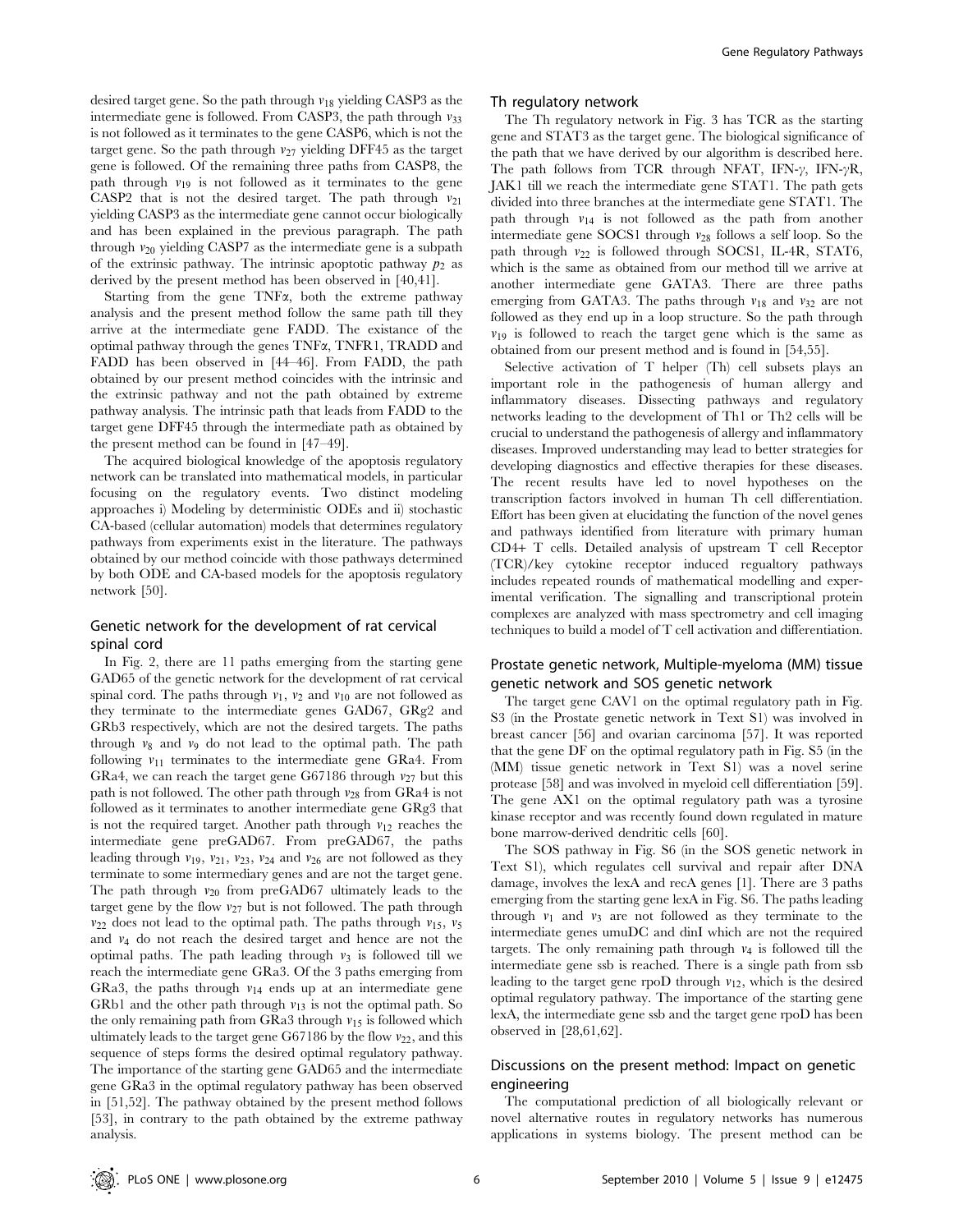applied to maximize/minimize the amount of a target product by expressing/inhibiting optimal pathways, under the framework of genetic engineering. Here we describe briefly such a problem on the production of fermentative hydrogen and show how the present method may be applicable to this problem.

Microorganisms produce hydrogen via two main pathways: photosynthesis and fermentation. Here we consider microbial production of hydrogen by fermentation (more advantageous than the photosynthetic hydrogen production) and provide an overview to enhance fermentative hydrogen production through genetic engineering. We have chosen to genetically engineer E. coli [63] for hydrogen production as this is the best-characterized bacterium (i.e. has well-established metabolic pathways) and it is one of the easiest strains to manipulate genetically. The fermentative route of hydrogen production in E. coli (Fig. 5) starts with the conversion of glucose to pyruvate, which is then converted to acetyl-CoA and formate, which is catalysed by pyruvate formate lyase (PFL). Biological hydrogen production from formate is catalyzed by the formate hydrogen lyase (FHL) complex. The FHL complex of E. coli has been the most extensively characterized at both the physiological and genetic levels.

Hydrogen is produced from glucose by fermentation with the simultaneous release of carbondioxide which is not hydrogen hogging, instead of water which is released during photosynthesis. As we proceed along the hydrogen producing pathway the intermediate steps leading to production of succinate, lactate, acetate and ethanol involve hydrogen. As our ultimate goal is to maximize the target product hydrogen we have to disrupt/block the hydrogen hogging pathways and enhance the pathways that produce hydrogen. It has been observed from our methodology that the values of the flux vectors along the path that yields hydrogen from glucose via pyruvate gradually increases in contrary to the values of the fluxes that gradually decreases along the intermediate hydrogen hogging pathways (Table 1). This ultimately leads to maximal production of hydrogen from glucose via pyruvate simultaneously blocking other intermediate steps that produce succinate, lactate, ethanol and acetate. Thus we can conclude that our proposed methodology has been successful in



Figure 5. Fermentative hydrogen production pathway from **glucose by E. coli.** The bold white arrows are the pathways inactivated by disrupting ldhA and frdBC, and the bold black arrows are the pathways enhanced by disrupting hycA and over expressing fhlA. doi:10.1371/journal.pone.0012475.g005

Table 1. Values of flux vectors for the system in Fig. 5.

| Serial<br><b>Number</b> | Intermediate steps<br>in the pathway       | Flux<br>vector $v$ |  |
|-------------------------|--------------------------------------------|--------------------|--|
|                         | $Glucose \rightarrow Phosphoenolyruvate$   | 19.57              |  |
| $\overline{\mathbf{2}}$ | Phosphoenolpyruvate $\rightarrow$ Pyruvate | 26.73              |  |
| 3                       | Phosphoenolpyruvate→Succinate              | 8.75               |  |
| 4                       | Pyruvate→Lactate                           | 7.34               |  |
| 5                       | Pyruvate→Acetyl-CoA                        | 6.92               |  |
| 6                       | Acetyl-CoA→Ethanol                         | 5.22               |  |
| 7                       | $Acetyl\text{-}CoA \rightarrow Accitate$   | 5.06               |  |
| 8                       | Pyruvate→Formate                           | 30.45              |  |
| 9                       | Formate→Hydrogen                           | 35.29              |  |

doi:10.1371/journal.pone.0012475.t001

deriving the optimal path from glucose to generate maximum amount of hydrogen.

The fermentative hydrogen metabolism in E. coli is determined by 50 genes distributed across 20 distinct genetic loci [64]. The modification of transcriptional regulators and enzymes are needed for the coordinated engineering of genes and operons that perform distinct biochemical functions related to the production of hydrogen. Here Fan et. al. have described a method for achieving increased molar yield of hydrogen by modifying certain genes involved in the pathway that produces hydrogen from glucose under anaerobic conditions and globally regulate the fermentative hydrogen production in E. coli.

There are two possible ways through which improved hydrogen yields from glucose can be achieved. The first involves directing glucose metabolism toward pyruvate formate lyase (PFL) by disrupting the succinate-producing and lactate-producing pathways. The second encompasses enhanced downstream pathways of PFL through overexpression of the formate hydrogen lyase (FHL) complex. Since the genes fhlA and hycA control the transcription of the FHL complex, it is theoretically possible to control the specific FHL activity and the specific hydrogen production rate by manipulating these genes or their genetic controls. The fermentative biohydrogen production from formate can be increased by overexpressing the FHL activator encoded by the fhlA and by inactivating the FHL repressor encoded by the hycA in E. coli K-12 strain W3110. The present method becomes useful if we can increase the transcription factor and hence increase the expression level of the gene fhlA and decrease the transcription factor for the gene hycA for the corresponding optimal regulatory path. Moreover, it has been experimentally observed in [65,66] that the hydrogen production rate was 2.8-fold higher with both fhlA overexpressed and hycA inactivated in E. coli K-12 strain W3110.

Enhanced hydrogen yield from glucose can also be obtained by blocking the competing lactate (via deleting the gene ldhA) and succinate (via deleting the gene frdBC) production pathways. Our method becomes effective for this case if we can decrease ldhA and frdBC, and/or their transcription activators for ldhA and frdBC. Thus it can be concluded that blocking some pathways (decreasing the expression levels of the genes and/or their transcription activators in the path) through mutagenesis results in enhanced hydrogen production from glucose.

If the transcription factors affect the target gene(s) positively, then the expression level(s) of the target gene(s) increase and vice versa. Our method becomes useful if we can increase the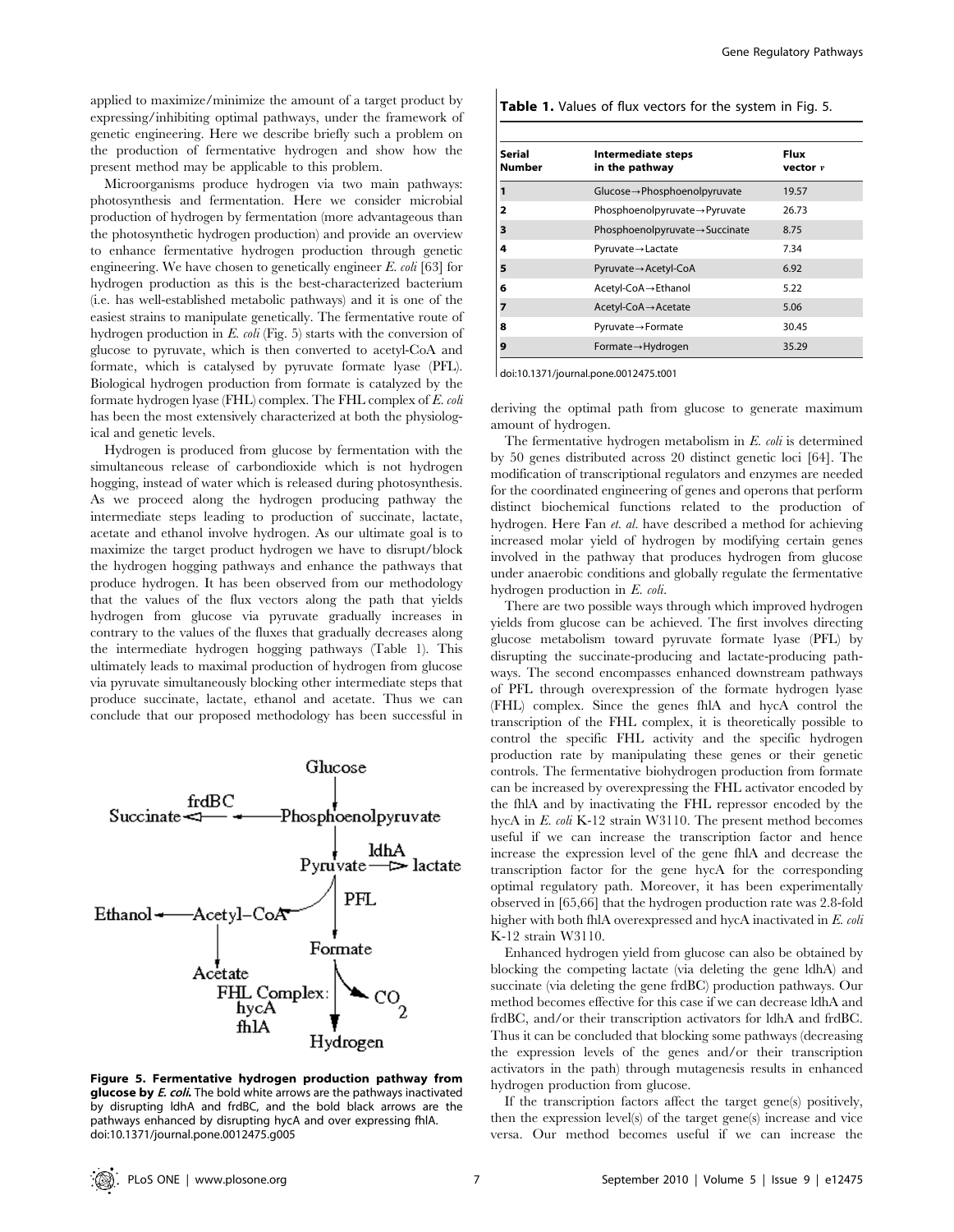transcription factor and hence increase the expression level of the gene(s) to make that pathway active. If we want to switch off any pathway we have to reduce the gene expression level and hence decrease the transcription factor for that corresponding path. However, the present method can be useful for this example to determine an optimal regulatory pathway through which the amount of hydrogen is maximum. We can apply the method to this problem for determining the optimal gene regulatory pathway and finally express this optimal path. Discovering novel optimal gene regulatory pathways through genetic engineering may also help to make biological hydrogen production more favorable, practical and commercially competitive.

## Discussion

Here we have developed a network based algorithm for exploring gene regulatory networks in which the underlying optimal regulatory pathways from a starting gene to a target gene can be determined in terms of concentration of various transcription factors regulating the genes in the network. In other words, the method determines an optimal set of transcription factors that need to be expressed to get an optimal gene regulatory pathway from starting gene(s) to target gene(s).

The effectiveness of the regularization method has been demonstrated on ten gene regulatory networks to infer optimal regulatory pathways which has practical applications in the field of genetic engineering. The significance of the optimal pathways has been biologically validated through extensive literature survey. Finally we have shown with an example how the method can be effectively used in the field of genetic engineering. As regulatory networks are reconstructed with a matrix formalism as presented herein, these analysis tools can be used to characterize fundamental features of such systems.

Information about gene regulatory pathways can be used to infer topological features and regulatory interactions of the network. However, it is known that regulatory pathways do not persist over all time. An important recent finding in which the above is seen to be true is following examination of regulatory networks during the yeast cell cycle, wherein topologies change depending on underlying (endogeneous or exogeneous) cell condition.

In order to describe the knowledge on regulatory pathways for simulation, a considerable amount of attention have been paid to Petri net for details. Petri net is a network consisting of place, transition, arc, and token. The conventional Petri net can be used to model only the discrete features in biological pathways, e.g. logical regulatory relationships between genes. But biological pathway modeling requires some continuous features with enzyme reactions represented with differential equations.

Cancer is a heterogeneous disease often requiring a complexity of alterations to drive a normal cell to a malignancy and ultimately to a metastatic state. In cancer research, microarray technology measures the gene expressions of cancer and normal tissues and identifies genes that are differentially expressed between cancerous and normal cells. The set of individual differentially expressed genes can only tell us which genes are altered by biological differences between different cell types and/or states. It cannot explain the reasons for the significant alterations in gene expression levels and the effects of such changes on other gene activities. In a biological system genes interact with each other forming various regulatory pathways in order to carry out a multitude of biological processes. To better understand the roles of these differentially expressed genes and their interactions in a complex biological system, a comprehensive pathway analysis is needed. Since the identification of regulatory pathways is significantly influenced by those differentially expressed genes from different datasets or different statistical methods, an integration of multiple cancer microarray datasets and identification of the most common pathways from these data would reveal key relationships between crucial genes in carcinogenesis.

#### Methods

A gene regulatory network can be represented as a directed graph where the nodes represent genes and the directed edge represents the regulatory relationship between two connected genes. Let  $\lg_i$  be the expression level of gene i associated with node  $i$  in the graph. There is a flow, associated with each directed edge  $(i, j)$  from node i to node j, which indicates the flow of mRNA and thereby protein obtained from gene  $i$  transported through the edge  $(i, j)$ . This protein now binds to gene j and regulates its expression level. It is to be mentioned here that we are using the flow of mRNA and proteins interchangeably. That is, we are considering only those fractions of mRNAs that are not degraded by any other factors, and form proteins through translation.

Here we present a method for identifying an optimal gene regulatory pathway from a starting gene to a target gene through which the expression level of the target gene becomes maximum. The genes on such an optimal pathway need to be expressed along with other transcription factors regulating them. Transcription factors bind to specific parts of DNA in the promoter region of a gene and, thus, affect the transcription of the gene. They can activate, enhance, or inhibit the transcription. Changes of abundances of transcription factors cause changes in the amount of transcripts of their target genes. This process is highly complex and interactions among transcription factors result in a more interwoven regulatory network.

The interactions among the genes describing their transcriptional regulation are considered as a matrix, called a node edge incidence matrix, **B**. The order of the matrix is  $m \times n$  with m as the number of genes and  $n$  as the total number of regulatory interactions within a gene regulatory network. That is, the total number of edges is *n*. An element  $e_{ik}$  of matrix **B** is  $-1$  (+1) if k-th edge (interaction) exits (enters) the node corresponding to gene  $\lg_i$ . Otherwise,  $e_{ik} = 0$ . A system boundary is drawn around a gene regulatory network which consists of both internal and exchange flows. The internal flows are constrained to be positive and the exchange flows can be either positive if the flow enters the network, negative if the flow exits the network, or bidirectional. There are  $n$  flows and  $m$  genes in the network. Let  $n_I$  be the number of internal flows and  $n_E$  be that of exchange flows, and then  $n=n_I+n_E$ . The k-th internal flow is denoted by  $v_k$  and the *l*-th exchange flow is denoted by  $b_l$ . So there are  $v_1, \ldots, v_{n_l}$ internal flows and  $v_{n_1+1}, \ldots, v_n$  exchange flows where  $v_{n_1+1} = b_l$ .

The target gene  $\lg^{(t)}$  can be reached through various paths from the starting gene  $\lg^{(i)}$  (Fig. 6). There are *s* biochemical reactions/ conversions  $R_1, R_2, \ldots, R_s$  in the network involving the target  $\text{gene } \text{1g}^{(t)}$ .

We take the algebraic sum of the weighted flows of reactions  $R_1, R_2, \ldots R_s$  to reach the target gene  $1g^{(t)}$ , and it is given by

$$
z = \sum_{k=1}^{s} c_k v_k \tag{1}
$$

which needs to be maximized for yielding maximum expression level of the target gene. The term  $c_k$  denotes the weighting factor, representing concentration of other transcription factors (not shown in the diagram) to get the corresponding flow  $v_k$ . The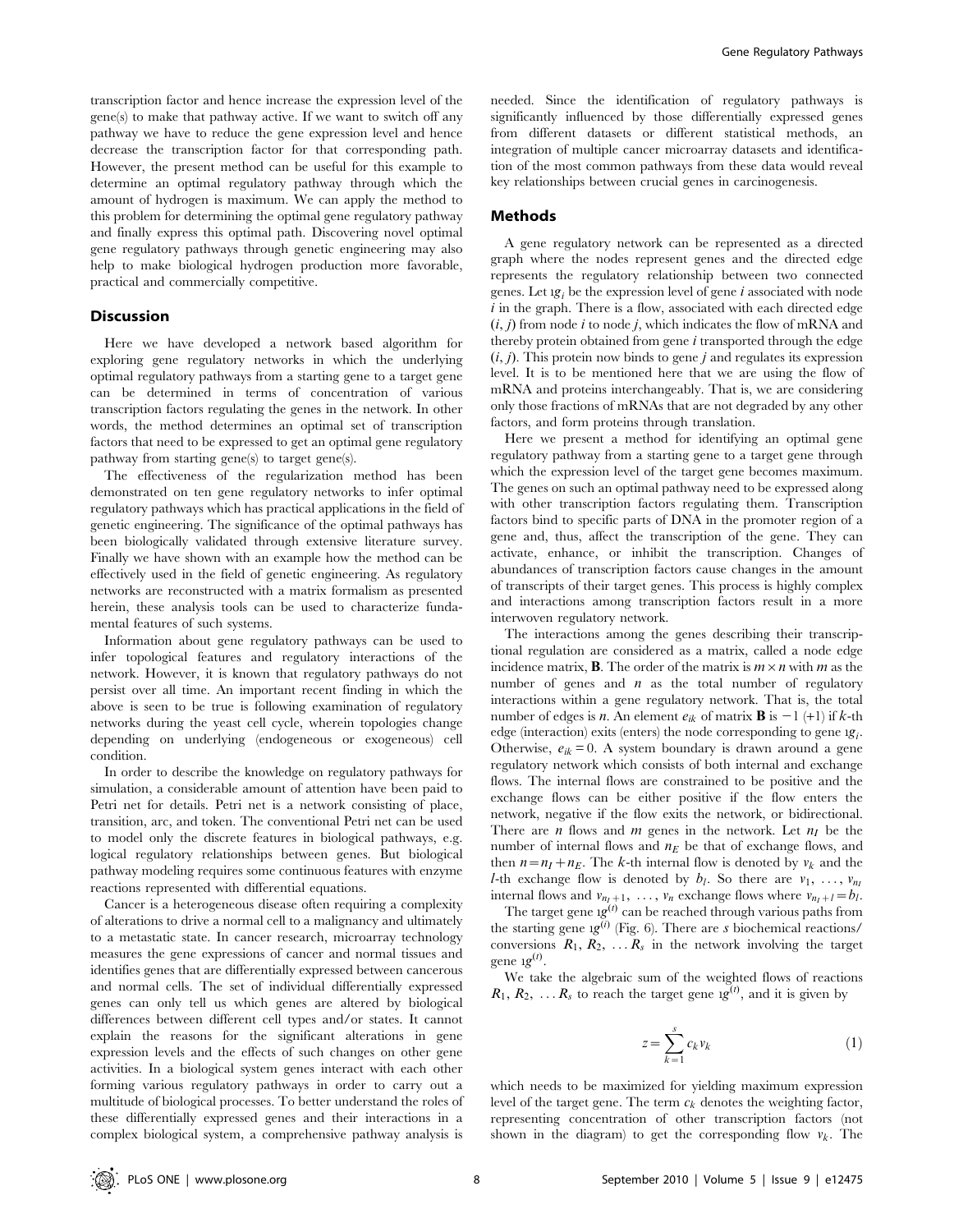

Figure 6. A hypothetical reaction network. The three dots indicates the continuation of the biochemical reactions from  $R_1$  to  $R_2$ involving s different paths to reach the target gene. The reactions  $R_1$ ,  $R_2$  and  $R_{\rm s}$ , involving the target gene, are shown in the diagram. doi:10.1371/journal.pone.0012475.g006

proposed method involves three steps: (i) Generation of some flow vectors; (ii) Formulation of a new constraint; and (iii) Estimation of weighting coefficients  $c_i$ .

There exists a well established methodology, called flux balance analysis, in the context of metabolic pathway analysis. In such analysis, a stoichiometric matrix is formed with the number of rows as the number of metabolites and the number of columns as the number of reactions (fluxes). The fluxes represent the rate of mass flow from one metabolite to the other through a reaction. We have extended this methodology to the analysis of gene regulatory networks. Here we consider node-edge incidence matrix B, similar to stoichiometric matrix in case of metabolic pathways. The flux vectors are replaced by flow vectors where a component  $v_{ij}$ represents the flow of mRNA and thereby the protein produced from gene  $i$  to gene  $j$ . This protein becomes a transcription factor of gene  $j$  for its regulation. Thus, flow of mRNA and thereby proteins obtained from a gene and binding these proteins into another gene is considered as a chemical reaction as in the case of metabolic pathways.

#### Generation of gene flow vectors

In this step, we generate some possible flow vectors for a gene regulatory network. The flow vectors satisfy approximately the quasi-steady state condition. That is, we generate those v which satisfies

$$
\mathbf{B}\mathbf{v} \approx \mathbf{0} \tag{2}
$$

where **B** is the  $m \times n$  node-edge incidence matrix that describes the regulatory interactions among genes. B is computed from a given gene regulatory network. As  $n > m$ , equation (2) is under determined. So we proceed in the following way:

a): Generate basis vectors  $\mathbf{v}_b$  that span the null space of the node-edge incidence matrix B. Let the number of such basis vectors be  $p$ . (This is done by standard functions available in MATLAB).

b): Generate *p* random numbers  $a_j$ ,  $j=1, 2, ..., p$ . Then generate a vector v as a linear combination of the basis vectors using  $a_p$  i.e.,  $\mathbf{v} = \sum_{j=1}^p a_j \mathbf{v}_{bj}$ . We consider those **v** for which certain boundary conditions are satisfied for each of its components [12]. That is,  $v_k$  (kth component of **v**) is an internal flow,  $v_k \geq 0$ . For  $v_k$ 

to be an exchange flow,  $v_k \geq 0$  ( $\leq 0$ ), if the flow enters (exits) the network. If the exchange flow is bidirectional,  $-\infty \le v_k \le \infty$ .

## Incorporating feedback

A gene regulatory network often contains one or more feedback loop(s). In order to incorporate the effect of feedback possessed by a gene 1g, we consider a hypothetical node 1g1, in addition to the node corresponding to gene  $1g$  (Fig. 7), as it is not possible to put an entry corresponding to a feedback in the nodeedge incidence matrix  $\bf{B}$ . Then flows are made from 1g to 1g1 and 1g1 to 1g. Thus the number of rows of  $\bf{B}$  is increased by 1, and the number of columns of B and the number of components of the flow vector are increased by 2 due to a single feedback. Now both  $\bf{B}$  and the flow vectors  $\bf{v}$  are generated by the above steps.

#### Formulation of a new constraint

All the transcription factors that are not shown in a system may not be expressed at the required level so that the corresponding target genes may not be expressed/inhibited fully. This imposes further restrictions on the system and leads to variation in the concentration of other transcription factors. Thus we define a new constraint as

$$
B(Cv) = 0 \tag{3}
$$

where  $C$  is an  $n \times n$  diagonal matrix, whose diagonal elements are the components of the vector **c**. That is, if  $\mathbf{C} = [\gamma_{ij}]_{n \times n}$ , then  $\gamma_{ii} = \delta_{ii}c_i$ , where  $\delta_{ii}$  is the Kronecker delta. Thus the problem of determining an optimal regulatory pathway from a starting gene to a target gene boils down to an optimization problem, where z has to be maximized with respect to c, such that the aforesaid inequality constraints and the new constraint are satisfied.

## Estimation of weighting coefficients  $c_i$

Combining equations (1) and (3), we can reformulate the objective function as

$$
y = 1/z + \mathbf{\Lambda}^T(\mathbf{B(Cv)})
$$
 (4)

that needs to be minimized with respect to the weighting factors  $c_i$ for all *i*. The term  $\mathbf{\Lambda} = [\lambda_1, \lambda_2, \ldots, \lambda_m]^T$  is called Lagrange's multiplier or regularizing parameter. For the sake of simplicity, we have considered here  $\lambda_1 = \ldots = \lambda_m = \lambda$  (say). Initially, a set of random values in [0, 1] corresponding to  $c_i$ 's are generated. Then  $c_i$ 's are modified iteratively using gradient descent technique,



Figure 7. Incorporation of feedback loop. The feedback loop around the node corresponding to gene  $1g$  is replaced by considering a hypothetical node  $\lg 1$ , and edges ( $\lg$ ,  $\lg 1$ ) and ( $\lg 1$ ,  $\lg 1$ ). doi:10.1371/journal.pone.0012475.g007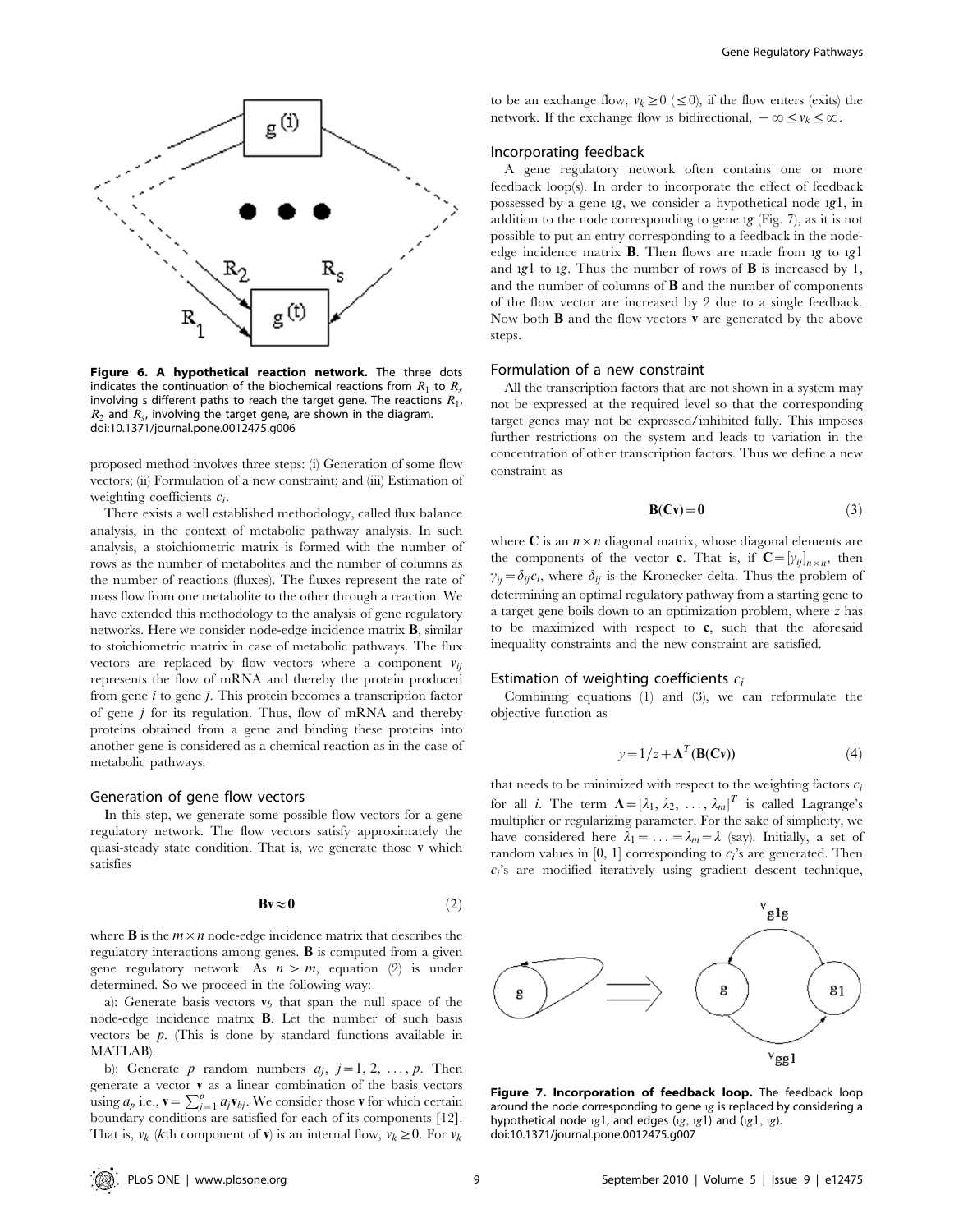where the amount of modification for  $c_i$  in each iteration is defined as

$$
\Delta c_i = -\eta \frac{\partial y}{\partial c_i} \tag{5}
$$

The term  $\eta$  is a small positive quantity indicating the rate of modification. Thus the modified value of  $c_i$  is  $c_i(t+1)$ =  $c_i(t) + \Delta c_i$ ,  $\forall i$ ,  $t=0, 1, 2, \ldots$   $c_i(t+1)$  is the value of  $c_i$  at iteration  $(t+1)$ , which is computed based on the  $c_i$ -value at the iteration t.

Regularization parameter  $\lambda$  is chosen empirically from 0.1 to 1.0 in steps of 0.1. Using the above mentioned method, for each value of  $\lambda$ , we finally get  $c_i$ -values for which y attains a minimum value. We choose a specific  $\lambda$  for which the y-value is the minimum over all the minima attained for different values of  $\lambda$ . The concentration vector  $c_i$  attains values between 0 to 1 as mentioned previously corresponding to some values of  $v_k$  and is negligible for other values of  $v_k$ . We take into account the values of  $c_i$ 's that are close to 1, corresponding to the minimum value of y. This enables us to identify the optimal regulatory pathway yielding the maximal expression of the target gene  $g^{(t)}$  starting from the initial gene  $g^{(i)}$ .

## Supporting Information

Text S1 Supplementary information.

Found at: doi:10.1371/journal.pone.0012475.s001 (0.08 MB PDF)

Table S1 Some possible pathways with their c-values and zvalues for the system in Fig. 1.

Found at: doi:10.1371/journal.pone.0012475.s002 (0.01 MB PDF)

Table S2 Variation of c-values and z-values with the upper bound on regulatory flows for the optimal path p1:  $v3\rightarrow v4\rightarrow v10\rightarrow v20\rightarrow v26$  of the system in Fig. 1.

#### References

- 1. Gardner TS, di Bernardo D, Lorenz D, Collins JJ (2003) Inferring Genetic Networks and Identifying Compound Mode of Action via Expression Profiling. Science 301: 102–105.
- 2. Datta S (2001) Exploring Relationships in Gene Expressions: A Partial Least Squares Approach. Gene Expr 9: 249–255.
- 3. Schilling CH, Edwards JS, Letscher D, Palsson BO (2001) Combining pathway analysis with flux balance analysis for the comprehensive study of metabolic systems. Biotechnology and Bioengineering 71: 286–306.
- 4. Urbanczik R, Wagner C (2005) An improved algorithm for stoichiometric network analysis: theory and applications. Bioinformatics 21: 1203–1210.
- 5. Schwartz J-M, Kanehisa M (2006) Quantitative elementary mode analysis of metabolic pathways: the example of yeast glycolysis. BMC Bioinformatics 7: 186.
- 6. Lee JM, Gianchandani EP, Papin JA (2006) Flux balance analysis in the era of metabolomics. Briefings in Bioinformatics 7: 140–150.
- 7. Wagner C, Urbanczik R (2005) The geometry of the flux cone of a metabolic network. Biophysical Journal 89: 3837–3845.
- 8. Covert MW, Palsson BO (2003) Constraints-based models: Regulation of gene expression reduces the steady-state solution space. Journal of Theoretical Biology 221: 309–325.
- 9. Palsson BO, Price ND, Papin JA (2003) Development of network-based pathway definitions: the need to analyze real metabolic networks. Trends in Biotechnology 21: 195–198.
- 10. Gianchandani EP, Papin JA, Price ND, Joyce AR, Palsson BO (2006) Matrix Formalism to Describe Functional States of Transcriptional Regulatory Systems. PLoS Computational Biology 2(8): e101. doi:10.1371/journal.pcbi.0020101.
- 11. Troein C, Ahren D, Krogh M, Peterson C (2007) Is Transcriptional Regulation of Metabolic Pathways an Optimal Strategy for Fitness? PLoS ONE 2(9): e855. doi:10.1371/journal.pone.0000855.
- 12. Schilling CH, Letscher D, Palsson BO (2000) Theory for the Systemic Definition of Metabolic Pathways and their use in Interpreting Metabolic Function from a Pathway-Oriented Perspective. J Theor Biol 203(3): 229–248.

Found at: doi:10.1371/journal.pone.0012475.s003 (0.01 MB PDF)

Figure S1 Path diagram for a genetic network reconstructed from yeast cell cycle data. The 3 optimal regulatory pathways are shown by bold black arrows.

Found at: doi:10.1371/journal.pone.0012475.s004 (0.24 MB TIF)

Figure S2 Path diagram of three complex regulatory circuits of the extended transcriptional regulatory network of E. coli. The optimal regulatory pathways are shown by bold black arrows and the extreme regulatory pathway is shown by white arrows for part C.

Found at: doi:10.1371/journal.pone.0012475.s005 (0.52 MB TIF)

Figure S3 Path diagram for prostate genetic network. The optimal regulatory pathway is shown by bold black arrows. Found at: doi:10.1371/journal.pone.0012475.s006 (0.27 MB TIF)

Figure S4 Path diagram for yeast cell cycle genetic network. The optimal regulatory pathway is shown by bold black arrows.

Found at: doi:10.1371/journal.pone.0012475.s007 (0.23 MB TIF)

Figure S5 Path diagram for differentially regulated genetic network for the MM data set. The optimal regulatory pathway is shown by bold black arrows.

Found at: doi:10.1371/journal.pone.0012475.s008 (0.24 MB TIF)

Figure S6 Path diagram of the interactions of the SOS network. The optimal regulatory pathway is shown by bold black arrows. Found at: doi:10.1371/journal.pone.0012475.s009 (0.19 MB TIF)

## Acknowledgments

We would like to thank the Anonymous Referees for their fruitful suggestions for improving the content of the presentation.

#### Author Contributions

Conceived and designed the experiments: MD RKD. Performed the experiments: MD. Analyzed the data: MD RKD. Wrote the paper: MD SM RKD.

- 13. Xiong M, Zhao J, Xiong H (2004) Network-based regulatory pathways analysis. Bioinformatics 20(13): 2056–2066.
- 14. Feldman I, Rzhetsky A, Vitkup D (2008) Network properties of genes harboring inherited disease mutations. PNAS 105(11): 4323–4328.
- 15. Altman RB, Raychaudhuri S (2001) Whole-genome expression analysis: challenges beyond clustering. Current Opinion in Structural Biology 11(3): 340–347.
- 16. Loscalzo J, Kohane I, Barabasi AL (2007) Human disease classification in the postgenomic era: A complex systems approach to human pathobiology. Molecular Systems Biology 3: 124. doi:10.1038/msb4100163.
- 17. Dodge-Kafka KL, Soughayer J, Pare GC, Carlisle Michel JJ, Langeberg LK, et al. (2005) The protein kinase A anchoring protein mAKAP coordinates two integrated cAMP effector pathways. Nature 437: 574–578.
- 18. Hauser MA, Li YJ, Takeuchi S, Walters R, Noureddine M, et al. (2003) Genomic convergence: identifying candidate genes for Parkinson's disease by combining serial analysis of gene expression and genetic linkage. Human Molecular Genetics 12(6): 671–677.
- 19. Schadt EE, Lamb J, Yang X, Zhu J, Edwards S, et al. (2005) An integrative genomics approach to infer causal associations between gene expression and disease. Nat Genet 37(7): 710–717.
- 20. Lee DS, Park J, Kay KA, Christakis NA, Oltvai ZN, et al. (2008) The implications of human metabolic network topology for disease comorbidity. PNAS 105(29): 9880–9885.
- 21. Braun P, Rietman E, Vidal M (2008) Networking metabolites and diseases. PNAS 105(29): 9849–9850.
- 22. Goh K, Cusick ME, Valle D, Childs B, Vidal M, et al. (2007) The human disease network. PNAS 104(21): 8685–8690.
- 23. D'haeseleer P, Wen X, Fuhrman S, Somogyi R (1999) Linear Modeling of mRNA Expression Levels During CNS Development and Injury. http://helixweb.stanford.edu/psb99/Dhaeseleer.pdf, DBLP, http://dblp.uni-trier.de Pacific Symposium on Biocomputing 4: 41–52.